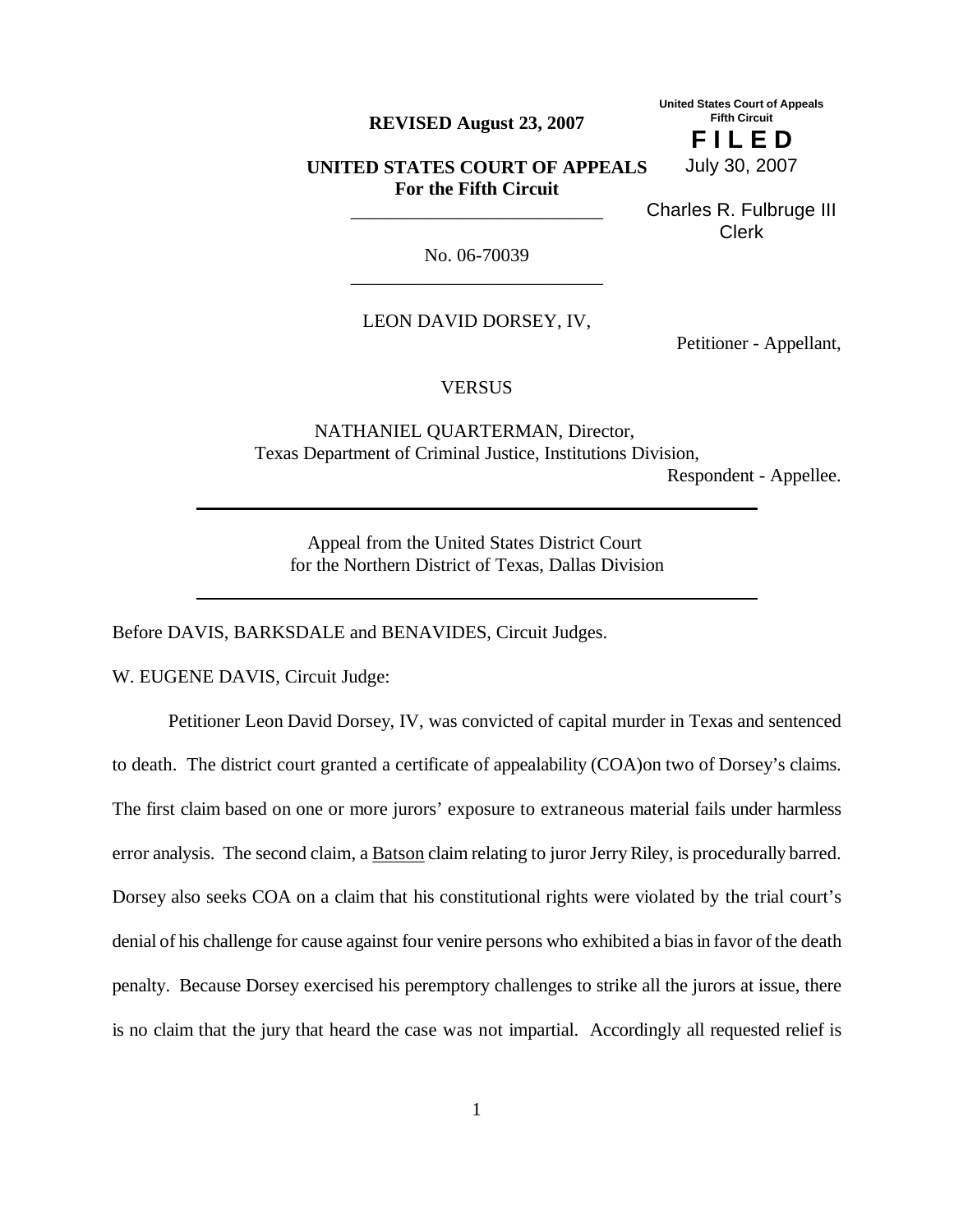I.

A.

The Court of Criminal Appeals summarized the relevant facts of the crime in its opinion on

### direct appeal:

The evidence presented at trial showed that, around midnight on April 4, 1994, two employees at a Blockbuster Video store in Dallas were robbed and murdered. The instore video camera recorded the crime and shows that the perpetrator was a black male with short hair. Employee Brad Lindsey was shot once in the back; employee James Armstrong was shot twice. Later that day, [Dorsey] admitted committing the robbery and murders to his girlfriend, Arrietta Washington, and to an acquaintance, Antwan Hamilton. In an interview with a newspaper reporter, [Dorsey] stated that he had burned the jacket he had worn that night and would not disclose the location of the murder weapon. Washington braided extensionsinto [Dorsey's] hair as a disguise. Later that week, she reported [Dorsey's] admissions to the police. The police interviewed [Dorsey], but he denied any involvement. At the time, police erroneously believed that [Dorsey] was too tall to be the perpetrator, and he was not charged with the crime, which remained unsolved until the case was reopened in 1998.

During the 1998 investigation, police sent the videotape of the robbery-murder to the F.B.I. for an analysis of the perpetrator's height. Based on the new estimate of the perpetrator's height and accurate information about [Dorsey's] height, police questioned [Dorsey] again, and he confessed. While awaiting trial, [Dorsey] again confessed to this offense during an interview with Dallas Morning News reporter Jason Sickles. A week before trial, [Dorsey] admitted committing the murders to inmate Raymond Carriere. [Dorsey] also sent a letter to another inmate, Rodrick Finley, offering him \$5000.00 to take the blame for the murders. The police had previously suspected Finley of committing the crime.

\* \* \*

In the instant case, [Dorsey] confessed to five different persons: his girlfriend, an acquaintance, the police, a news reporter, and a fellow inmate. In addition, the videotape depicted the perpetrator as a black male of medium build with short hair, wearing a multi-colored jacket. Washington and Hamilton both testified that the distinctive jacket of unusual design and colors worn by the shooter in the videotape looked just like one often worn by [Dorsey] before the offense. They also stated that they never saw [Dorsey] wear that particular jacket after the offense. Washington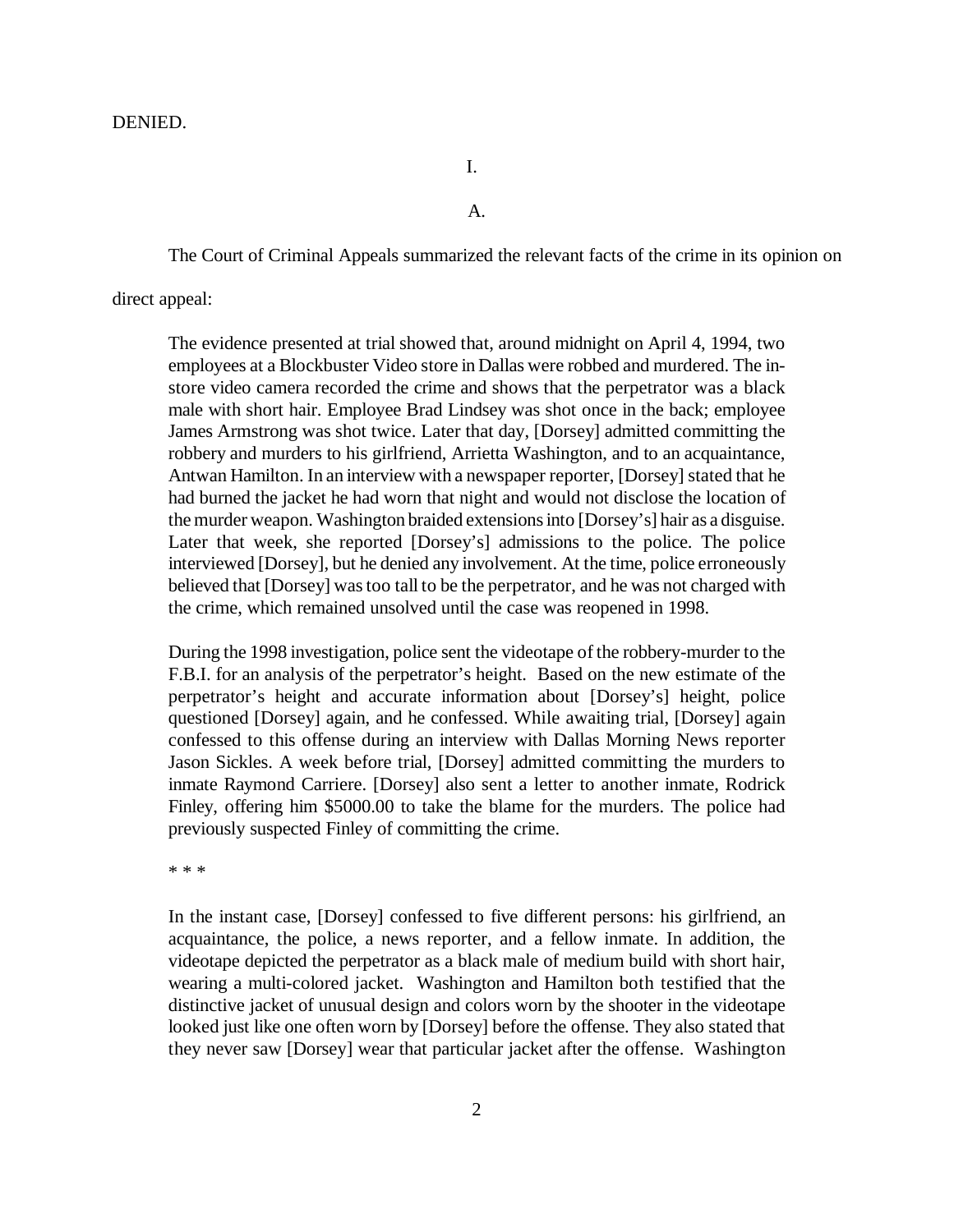also testified that [Dorsey] wore his hair in the same style as that of the shooter at the time of the offense, but that she had altered the appearance of [Dorsey's] hair after the offense by adding braid extensions. According to the F.B.I. expert who analyzed the videotape, the shooter was between 5'7" tall and 6' tall. [Dorsey] is 5'10" tall.

*Dorsey v. State*, slip op. at 2-5.

#### B.

Dorsey was convicted of capital murder for intentionally and knowingly causing the death of James Lloyd Armstrong by shooting him with a firearm in the course of committing or attempting to commit robbery. Pursuant to the jury's answers to the special punishment issues, the Criminal District Court No. 5 of Dallas County, Texas sentenced Dorsey to death. The Court of Criminal Appeals affirmed Dorsey's conviction and sentence on direct appeal in an unpublished opinion delivered on October 2, 2002. *Dorsey v. State*, No. 73,836 (Tex. Crim. App. 2002). The United States Supreme Court denied Dorsey's petition for writ of certiorari on June 23, 2003. *Dorsey v. Texas*, 539 U.S. 944 (2003). Dorsey filed a petition for state writ of habeas corpus on May 6, 2002. The Court of Criminal Appeals adopted the trial court's findings and conclusions and, on its own review, denied reliefin an unpublished order on February 18, 2004. *Ex parte Dorsey*, No. 58,161-01 (Tex. Crim. App. 2004).

Dorsey timely filed his federal habeas petition on December 17, 2004. The Director filed his answer on March 2, 2005. On July 31, 2006, the district court denied Dorsey's petition for federal habeas relief. Thereafter, on September 12, 2006, the district court granted Dorsey's request for a COA on two claims. Dorsey appealed the denial of habeas relief on those two certified issues. He also filed an application for COA in this Court on an additional claim alleging trial court error in the denial of his challenges for cause to four members of the venire, a claim upon which the trial court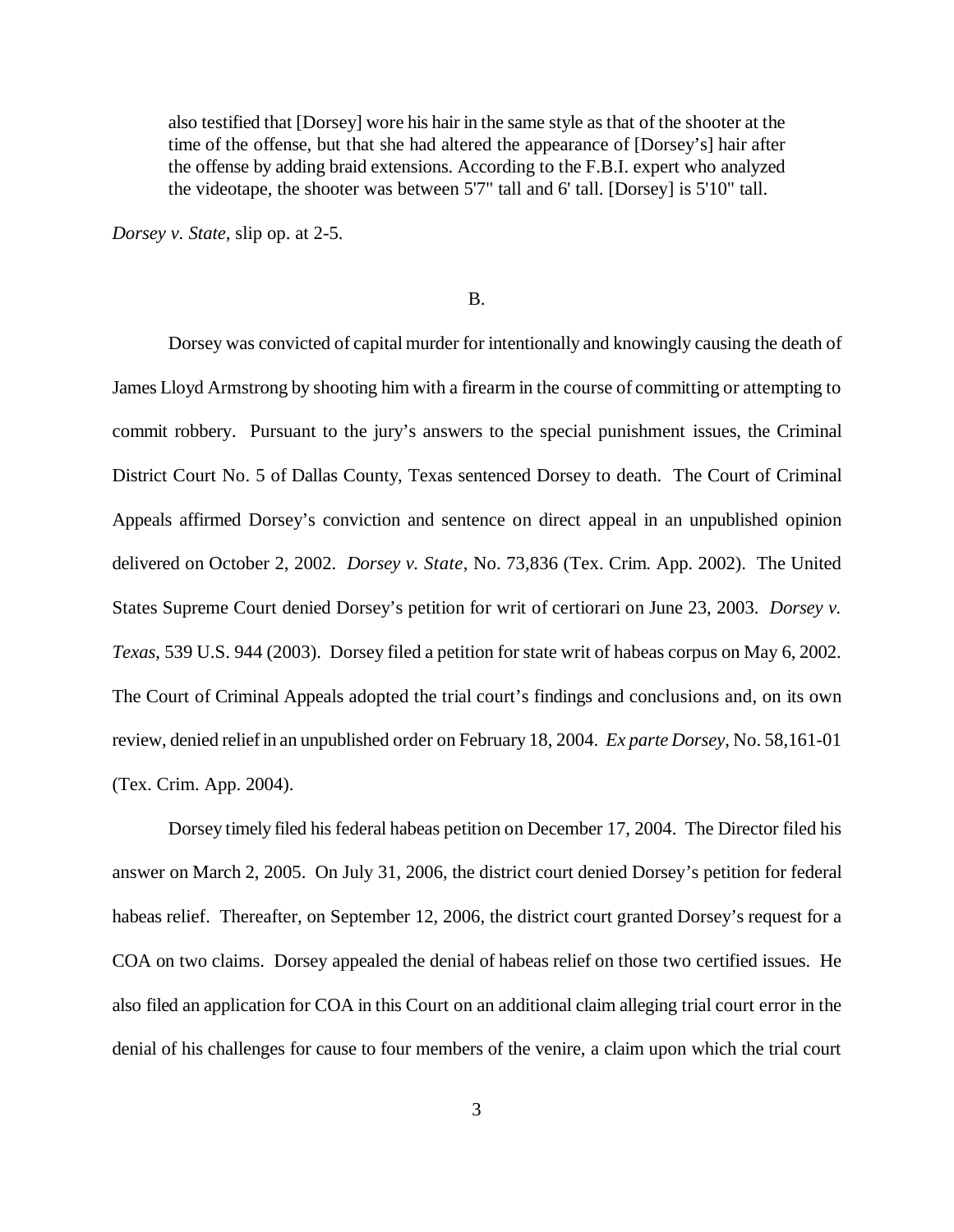C.

Additional facts necessary to the issues will be presented in the sections that follow.

II.

The district court granted COA on the first two issues raised by Dorsey in this petition and then denied Dorsey's petition for habeas relief. In a federal habeas corpus appeal, we review factual findings for clear error and legal issues de novo. Valdez v. Cockrell, 274 F.3d 941, 946 (5<sup>th</sup> Cir. 2001). Dorsey's petition is governed by the heightened standard of review provided for by the Anti-Terrorismand Effective Death PenaltyAct (AEDPA). Under the Act, a writ of habeas corpus should be granted only if a state court arrives at a conclusion opposite to that reached by the Supreme Court on a question of law or if the state court decides a case differently than the Supreme Court on a set of material indistinguishable facts. Williams v. Taylor, 529 U.S. 362, 413 (2000). Without a direct conflict, a writ should be granted only if the state court identifies the correct governing legal principle but unreasonably applies the principle to the facts of the prisoner's case. Id.; Evans v. Cockrell, 285 F.3d 370, 374-75 ( $5<sup>th</sup>$  Cir. 2002).

#### A.

In his first claim for relief, Dorsey contends that he was denied due process of law and his right to be free fromcruel and unusual punishment by the trial court's denial of his motion for mistrial after the jurywrongly considered State's Exhibit No. 123. The exhibit consisted of a Dallas Morning News reporter's interview transcript in which Dorsey described numerous extraneous offenses, which the trial court had admitted into evidence for record purposes only.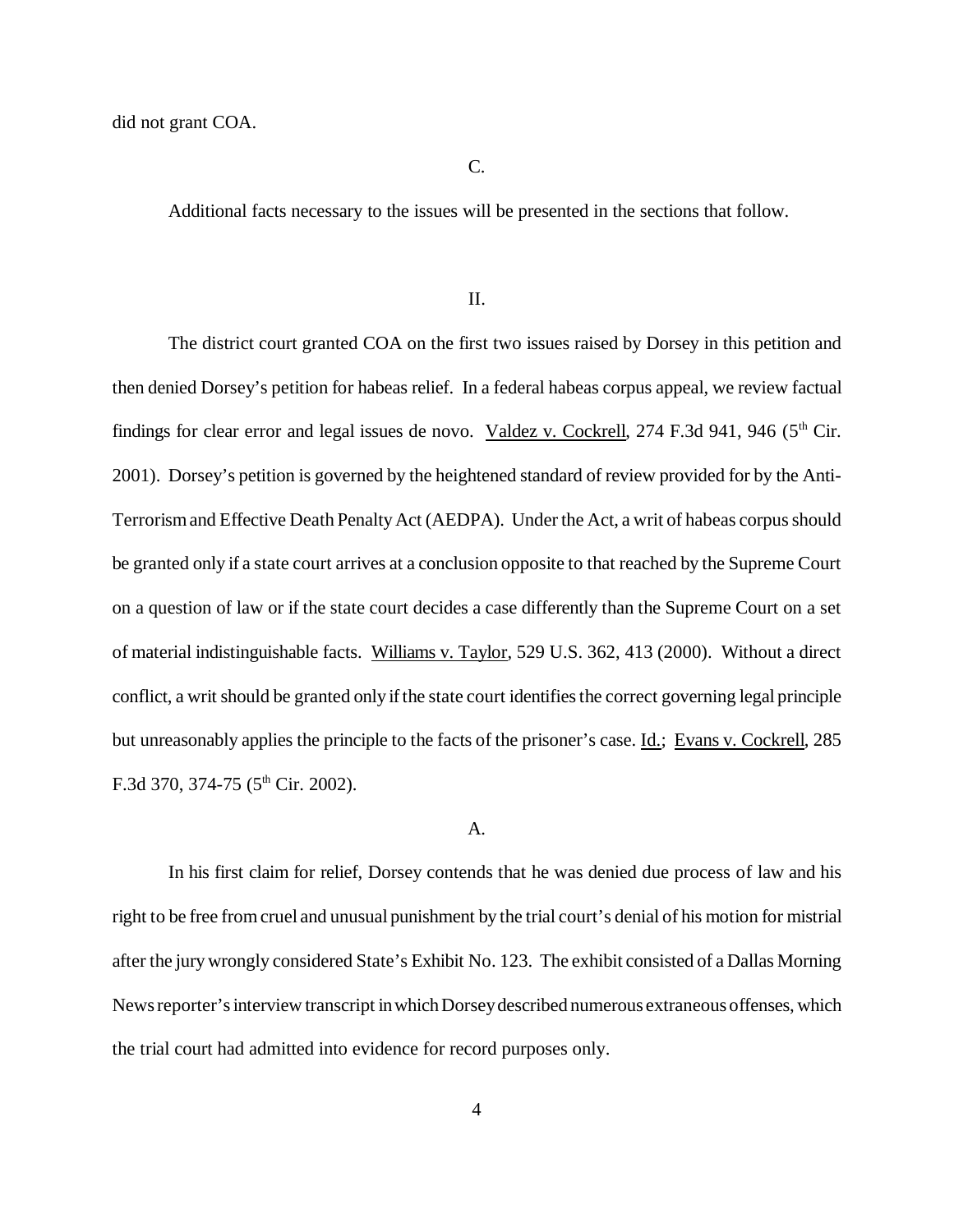During guilt-innocence deliberations, one of Dorsey's jurors discovered the full transcript of the interview Dorsey had given to the reporter, Jason Sickles. Sickles had interviewed Dorsey and recorded the entire conversation. The transcript was 88 pages long and contained numerous admissions of bad acts and extraneous offenses. The full transcript was admitted for record purposes as Exhibit 123. A redacted version absent the admissions, Exhibit 110, was admitted for all purposes and played for the jury.

During deliberations, in response to a jury request for "all the evidence", all trial exhibits were provided to the jury. The full unedited version of the Sickles interview transcript was inadvertently included with the other exhibits from the trial. Approximately an hour and a half after the jury's initial request for all of the evidence, the court received a note, accompanied by the transcript labeled Exhibit 123. The note was signed by the jury foreman, Mark Pennington, and read "Should we have this? It appears to have evidence not brought out on the witness stand."

In response to the note, the trial court conducted a hearing and interviewed each juror individually. Juror Karen Quinton stated that she was skimming Exhibit 123, but stopped at page 11. She privately notified the foreman that the exhibit referred to some prior offenses. Pennington then wrote the note to the judge outside the presence of the other ten jurors. The hearing revealed that two other jurors were aware that the exhibit contained the full transcript but did not view it. The other jurors were unaware of the exhibit. Some jurors saw Quinton and Pennington talking but did not overhear what they were saying and neither Quinton nor Pennington told the other jurors about the exhibit. Both Quinton and Pennington knew the full exhibit referred to Dorsey's prior bad acts and offenses but only Quinton saw the nature of the acts. Both agreed to follow the court's instruction to set aside any knowledge from the full transcript. Quinton, Pennington and the other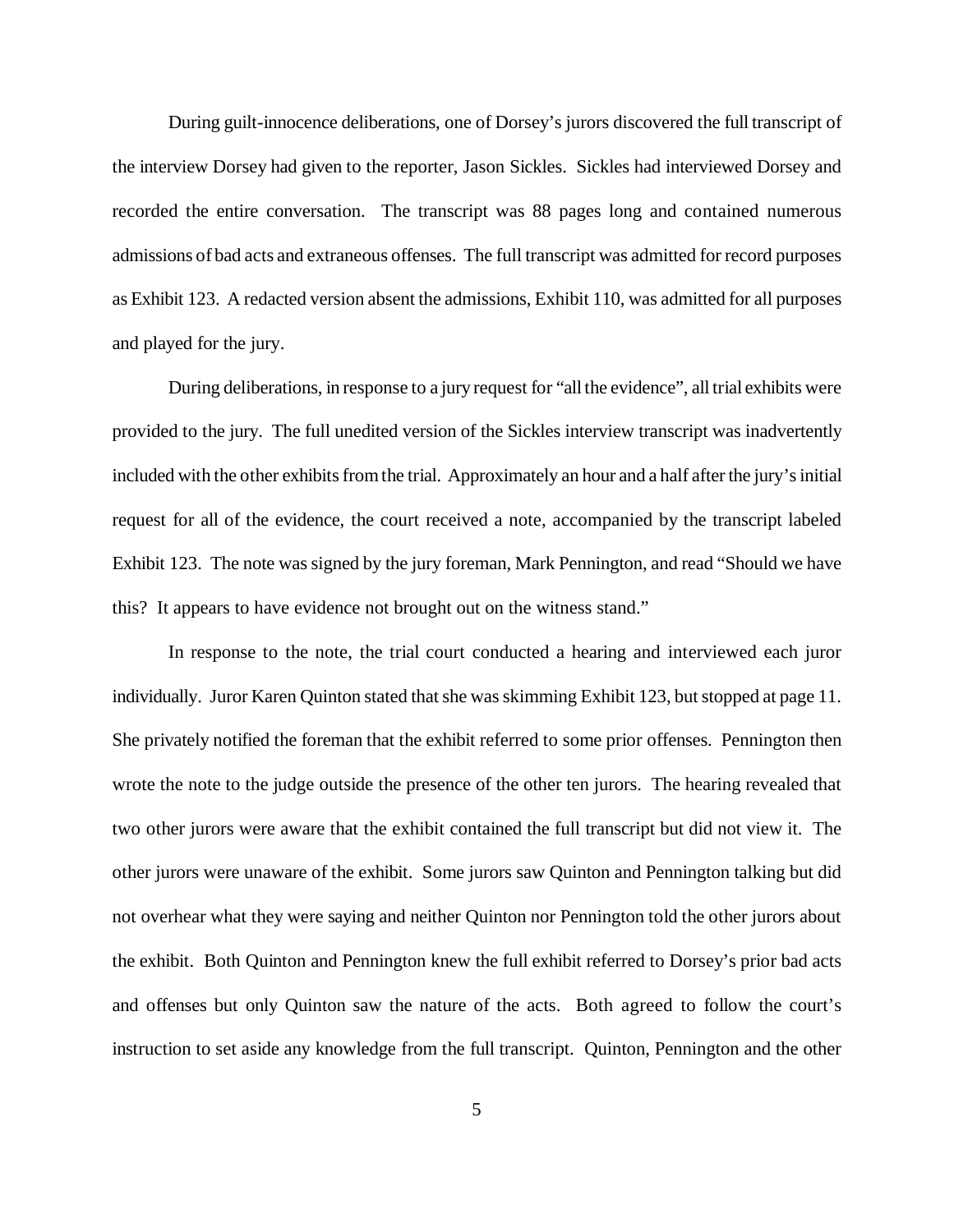two jurors who knew about the exhibit agreed that they would not consider it in their deliberations and assured the court that they would remain fair and impartial. The trial court allowed deliberations to proceed. Dorsey moved for a mistrial which was denied.

The Sixth Amendment guarantees that accused the right to a trial by an impartial jury. Parker v. Gladden, 385 U.S. 363, 364 (1966). A jury is initially cloaked with a presumption of impartiality. De La Rosa v. Texas, 743 F.2d 299, 306 (5<sup>th</sup> Cir. 1984). However, if a jury is exposed to an outside influence, a rebuttable presumption of prejudice arises. Drew v. Collins, 964 F.2d 411, 415 ( $5<sup>th</sup>$  Cir. 1992). In the context of a federal habeas review, even when there has been extrinsic influence on the jury, such error is subject to harmless error analysis. Pyles v. Johnson,  $136$  F.3d 986, 994 ( $5<sup>th</sup>$ Cir.) 1998). Because the claim is presented as a collateral attack on a final state conviction, Dorsey is not entitled to habeas relief on the claim unless the extrinsic evidence of his prior crimes "had a substantial" and injurious effect or influence in determining the jury's verdict." Id. at 995. The content of the extrinsic material, the manner in which it came to the jury's attention, and the weight of the evidence against the defendant are all relevant to the determination of the harm. United States v. Luffred, 911 F.2d 1011, 1014 (5th Cir. 1990).

We agree with the district court that any error in this case was harmless. One juror was exposed to factual information about some of Dorsey's prior bad acts in the unedited transcript. Another juror knew only that the transcript contained information about prior bad acts. None of the other jurors knew about the extrinsic material. All of the jurors were questioned to insure that they would disregard the material and that they could be impartial in their deliberations. In addition, the evidence against Dorsey was overwhelming. He confessed to four different people, which confessions were corroborated by the videotape from the store showing a man matching Dorsey's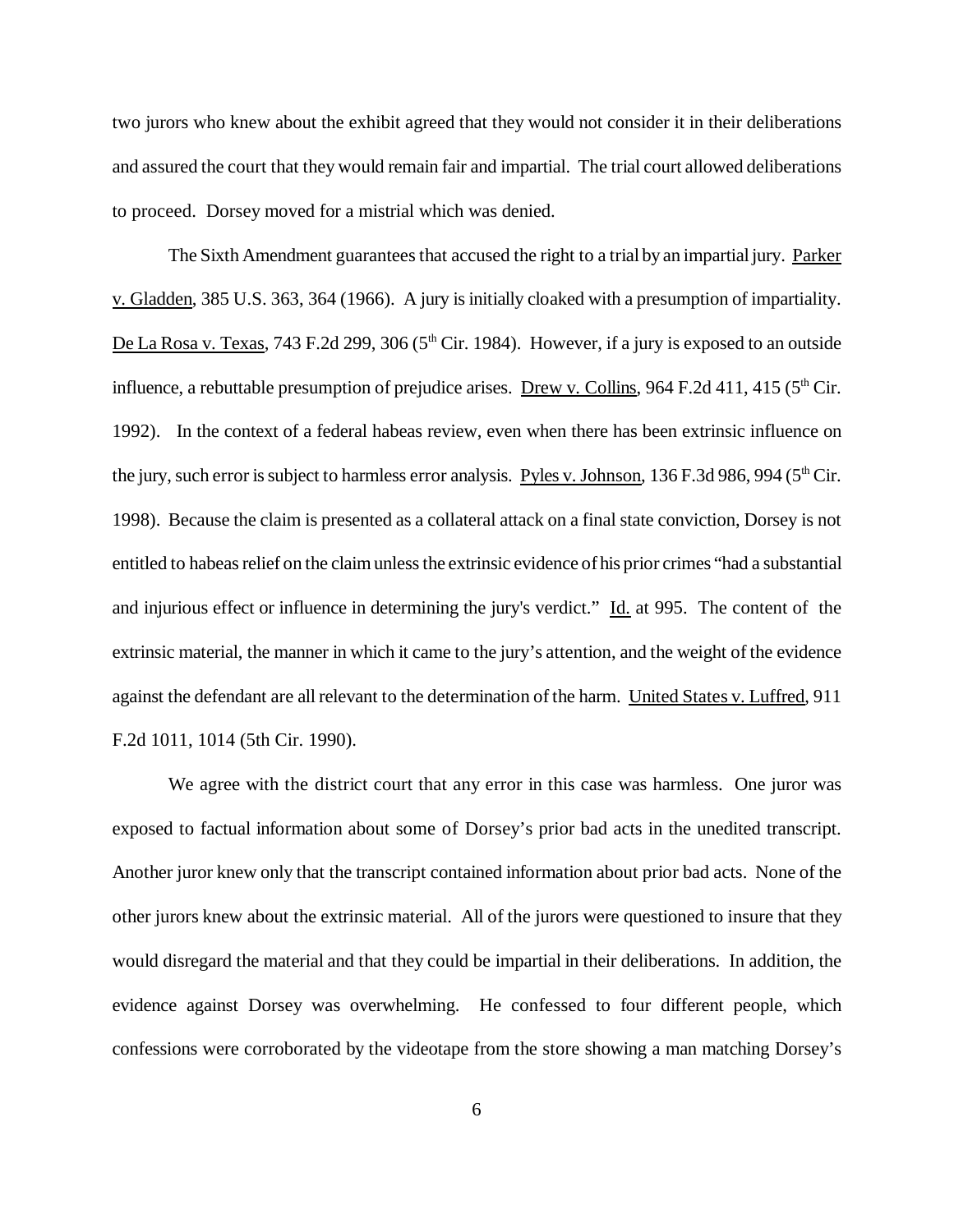description. Accordingly, the district court correctly determined that the state court's decisions on direct appeal and collateral review are not contrary to federal law.

B.

Dorsey also maintains that the trial court denied his constitutional right to equal protection under the law because the state improperly used a peremptory challenge to remove an African-American man, Jerry Riley, from the jury. The state court rejected Dorsey's Batson claim because Dorsey failed to raise the issue on direct appeal.<sup>1</sup> The Texas Court of Criminal Appeals has held that record based claims not raised on direct appeal will not be considered in habeas proceedings. Ex parte Gardner, 959 S.W.2d 189, 191 (Tex.Crim.App. 1996, clarified on reh'g Feb. 4, 1998). This procedural rule was firmly established by Gardner before Dorsey's appeal following his trial in 2000. This court recognizes that the Gardner rule sets forth an adequate state ground capable of barring federal habeas review. Busby v. Dretke, 359 F.3d 708, 719 (5<sup>th</sup> Cir. 2004) and cases cited therein. Accordingly, the district court erred by failing to applythe proceduralbar to thisissue. Dorseymakes no claim of cause and prejudice and does not assert that a miscarriage of justice would result if the claim is not considered on its merits. Coleman v. Thompson, 501 U.S. 722, 750 (1991).

## III.

Dorsey also seeks review of the denial of habeas relief on his claim that the trial court erred in denying his challenge for cause of four venire persons who exhibited a bias in favor of the death penalty. The district court did not grant COA on this issue. Unless a COA is granted, this court lacks jurisdiction on the appeal of this issue. 28 U.S.C.  $\S$  2253(c)(1)(A). In order for this court to grant COA, Dorsey must make a substantial showing of the denial of a constitutional right. 28 U.S.C. §

<sup>&</sup>lt;sup>1</sup> Batson v. Kentucky, 476 U.S. 79 (1986).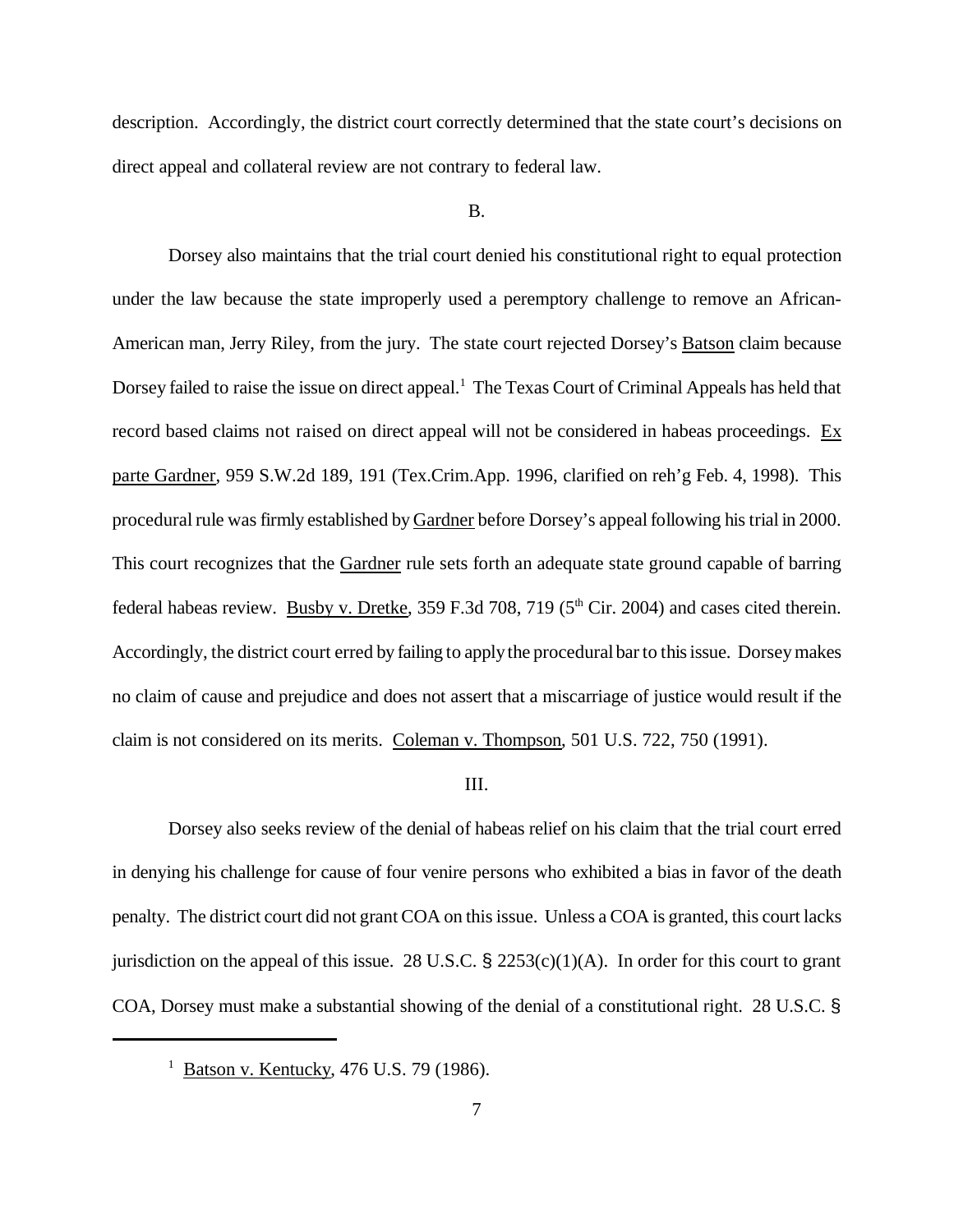$2253(c)(2)$ ; Barefoot v. Estelle, 463 U.S. 880, 893 (1983). This standard requires a showing that reasonable jurists could debate whether the petition should have been resolved in a different manner or that the issues presented were adequate to deserve encouragement to proceed further. Slack v. McDaniel, 529 U.S. 473, 484 (2000). For claims that were adjudicated on the merits in state court, deference to the state court's decision is required unless the adjudication was "contrary to, or involved an unreasonable application of, clearly establish Federal law, as determined by the Supreme Court of the United States", 28 U.S.C.  $\frac{1}{2}$  2254(d)(1), or "was based on an unreasonable determination of the facts in light of the evidence presented in the State court proceeding." 28 U.S.C. § 2254(d)(2). Dorsey fails to meet this standard for any of the four venire persons at issue - Merrifield, O'Keefe, Brunson and Staten.

A prospective juror's views on capital punishment do not provide a basis for removal for cause unless those views would "prevent or substantially impair the performance of his duties as a juror in accordance with his instructions and his oath." Wainwright v. Witt, 469 U.S. 412, 424 (1985). The factual question whether the juror is biased and whether his answers can be believed are questions for the trial court. Id. at 423-24.

Venire person Merrifield initially indicated a bias in favor of the death penalty, saying that he would automatically assess the death penalty after a verdict of guilty. He also said that the fact that a person committed capital murder was probably enough evidence to demonstrate future dangerousness and expressed confusion about the necessity of special issue number one. The trial judge briefly explained the guilt-or-innocence phase, the evidence required to prove capital murder and how that evidence related to special issue number one on future dangerousnessin the punishment phase. After this explanation which included the state's burden of proof on future dangerousness,